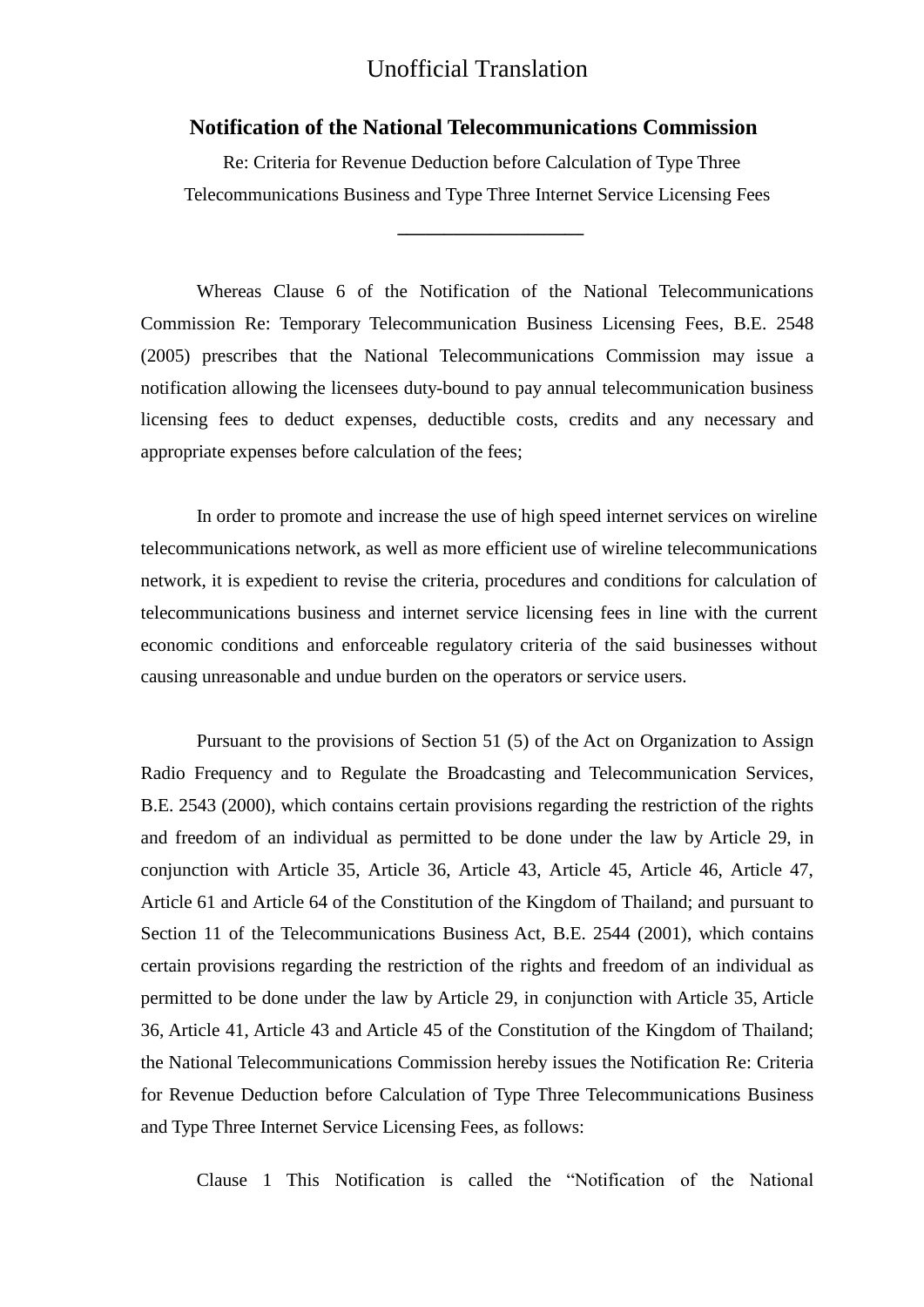## Unofficial Translation

Telecommunications Commission Re: Criteria for Revenue Deduction before Calculation of Type Three Telecommunications Business and Type Three Internet Service Licensing Fees."

Clause 2 This Notification shall come into force on the day following the date of its publication in the Government Gazette.

Clause 3 All notifications, regulations, rules, or orders of the National Telecommunications Commission regarding the criteria and methods of payments for telecommunications business and internet service licensing fees enforceable before the date on which this Notification enters into force shall remain in effect insofar as they do not contravene or contradict the provisions prescribed in this Notification.

Clause 4 This Notification shall apply to Type Three telecommunications business and Type Three internet service licensees using their own wireline telecommunications network.

Clause 5 Type Three telecommunications business and Type Three internet service licensees using their own wireline telecommunications network may deduct the income from the provision of high speed internet services and that from lease of wireline telecommunications network to Type One and Type Two internet service licensees from their total telecommunications business and internet service revenues before calculation of telecommunications business and internet service licensing fees at the rates prescribed in the Notification of the National Telecommunications Commission Re: Temporary Telecommunication Business Licensing Fees and the amendments thereof, and the Notification of the National Telecommunications Commission Re: Internet Service Licensing Fees, B.E. 2551 (2008) and the amendments thereof, as the case may be.

Clause 6 This Notification shall be in force for a period of four years as from the day following the date of its publication in the Government Gazette. During the time this Notification is in force, the Secretary-General of the National Telecommunications Commission shall report the impacts from the enforcement of this Notification on a yearly basis.

Clause 7 The National Telecommunications Commission shall have the power to consider exemption of any or all of the Type Three telecommunications business and